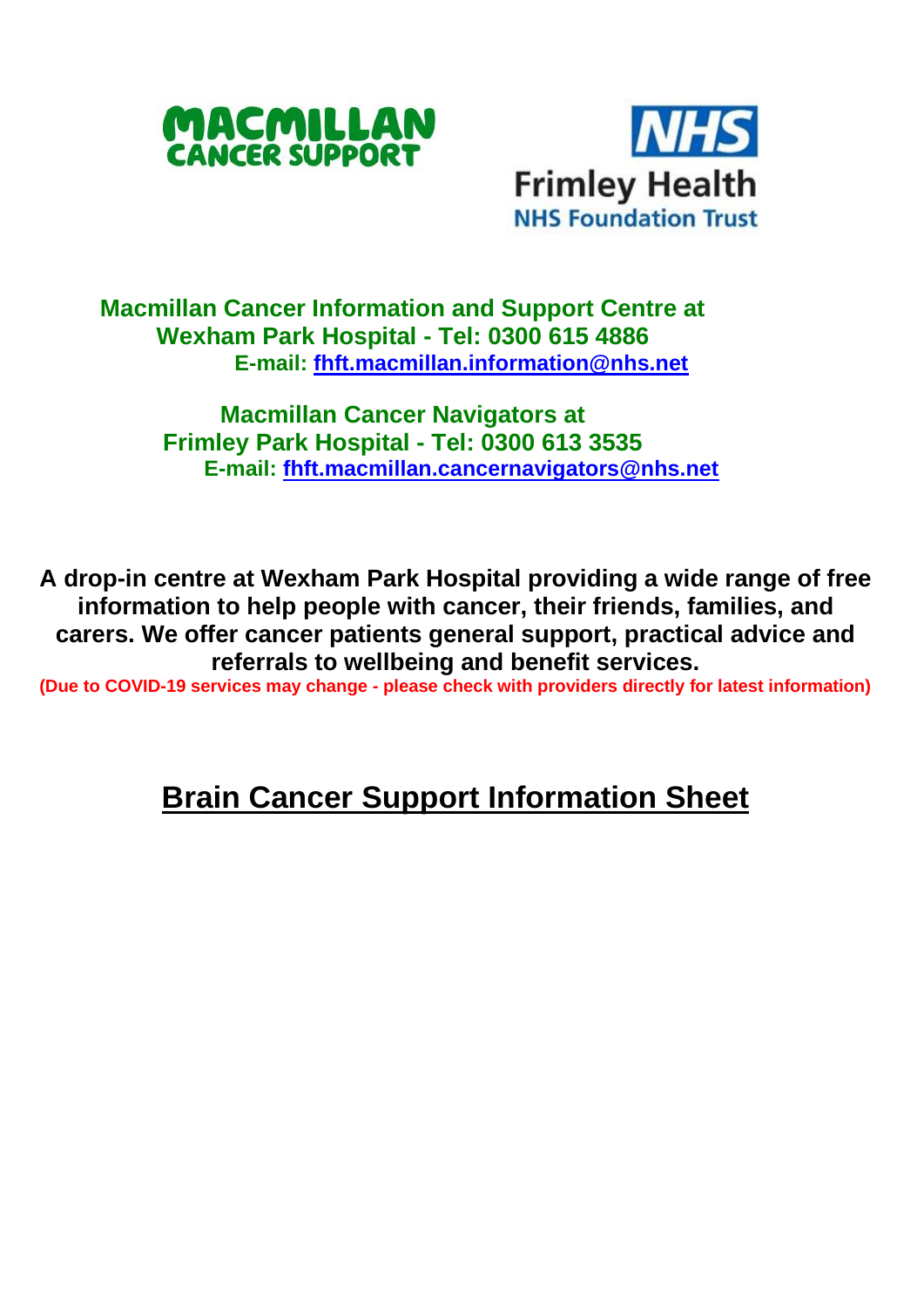| <b>Agency</b>                                       | <b>Contact Details</b>                                      |
|-----------------------------------------------------|-------------------------------------------------------------|
| <b>Macmillan Cancer Support</b>                     | Tel: 0808 808 0000                                          |
| Offering free confidential                          |                                                             |
| advice, support, and                                | www.macmillan.org.uk                                        |
| information, with access to                         |                                                             |
| online communities.                                 |                                                             |
|                                                     |                                                             |
| <b>Bucks/Berks/Middlesex</b>                        |                                                             |
| <b>Brainwaves High</b>                              |                                                             |
| <b>Wycombe Support Group</b>                        | Tel: Nicky Williams 01296 316097                            |
| . Meetings held on the 1 <sup>st</sup>              |                                                             |
| and 3rd Friday of every<br>month. Butterfly House,  | Contact directly for details of times and to book a         |
| Kingswood Park, High                                | space                                                       |
| Wycombe, Bucks, HP13                                |                                                             |
| <b>6GR. Currently Virtual</b>                       |                                                             |
| <b>Hillingdon Support Group</b>                     | Tel: 01895 713205                                           |
| Brain Tumour support group                          |                                                             |
| aimed at patients, families,                        | Meetings twice a month on the 2 <sup>nd</sup> Thursday from |
| and friends of those                                | 1:30-4pm and on the last Saturday of every month            |
| diagnosed with a brain                              | from $1:30 - 3:30$ pm at - Centre of Hope, 394 Long         |
| tumour.                                             | Lane, Hillingdon, Uxbridge, Middlesex, UB10 9PG             |
| Via Zoom and in person.                             | E-mail: support@hbtg.org.uk                                 |
| Also providing 1-1 support                          | Website: www.hbtg.org.uk                                    |
| <b>Surrey/Hampshire</b>                             |                                                             |
| <b>Brain Tumour Support -</b>                       | Tel: 01454 422701                                           |
| <b>Surrey</b>                                       | Email: Support@braintumoursupport.co.uk                     |
| to help patient and families                        |                                                             |
| deal day to day with the<br>impact of diagnosis and | www.braintumoursupport.co.uk/hampshire                      |
| treatment. Currently Virtual                        |                                                             |
| Brain Tumour Research -                             | Tel: 01252 834784                                           |
| Hampshire                                           |                                                             |
| Second Tuesday of the                               | The Fountain Centre, Royal Surrey County Hospital,          |
| month 12-3pm - call for                             |                                                             |
| update on service                                   |                                                             |
| <b>National</b>                                     |                                                             |
| The Brain Tumour Charity                            | Tel: 0808 800 0004 (Mon - Fri 9am - 5pm)                    |
| Provide support and                                 |                                                             |
| information for patients                            | Online support group on Facebook.                           |
| diagnosed with a brain                              |                                                             |
| tumour. Support groups                              | E-mail: support@thebraintumourcharity.org                   |
| available by phone.                                 | www.thebraintumourcharity.org                               |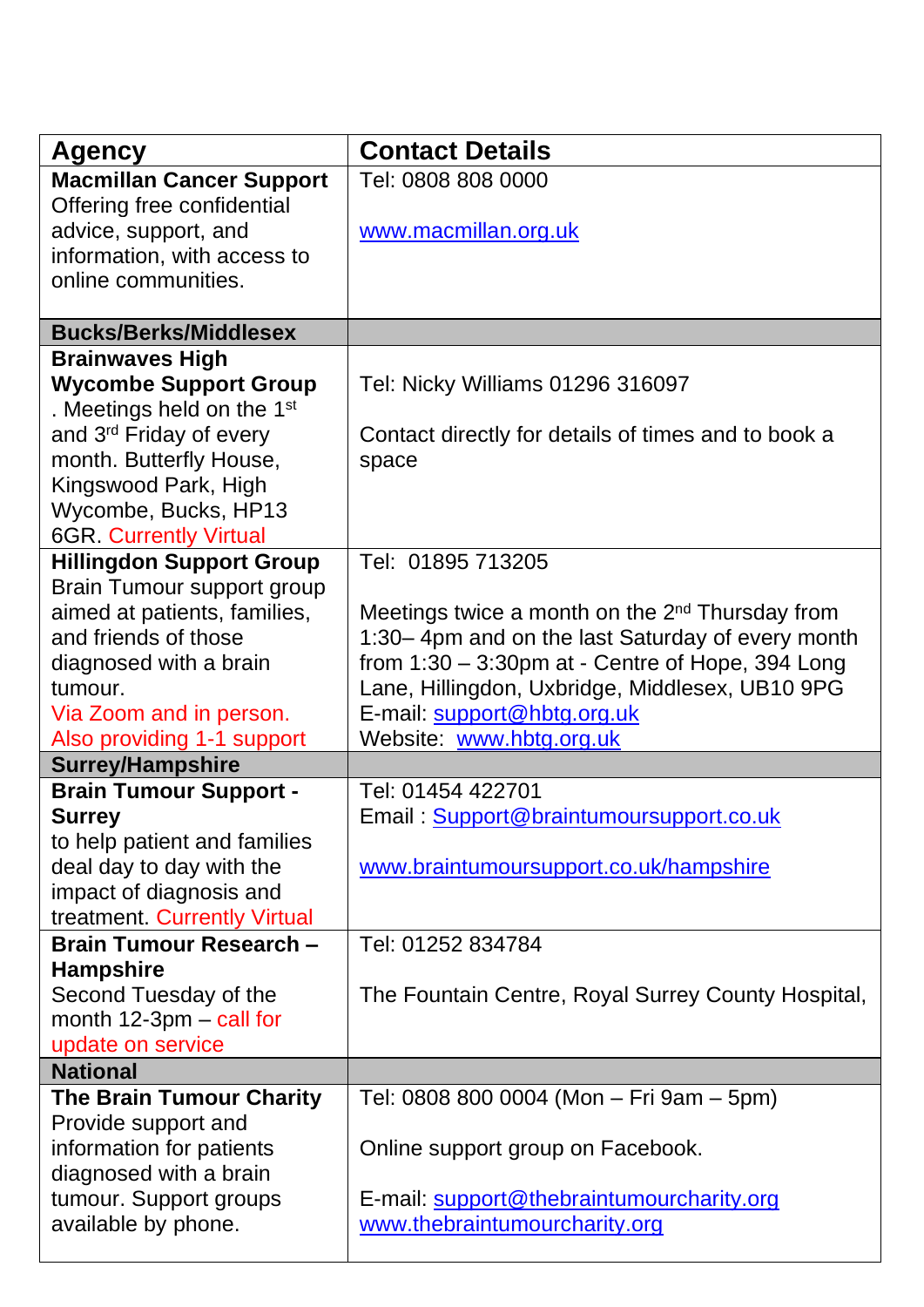| Headway                                                | Thames Valley:                                        |
|--------------------------------------------------------|-------------------------------------------------------|
| offers support and                                     | Tel: 01491 411469                                     |
| information to carers and                              | Email: info@headwaythamesvalley.org.uk                |
| families, from early diagnosis                         | www.headwaythamesvalley.org.uk                        |
| onwards.                                               | South Bucks:                                          |
|                                                        | Tel: 01628 850315 or 07704 860754                     |
|                                                        | Email:chairman@headwaysouthbucks.org.uk               |
|                                                        | www.headwaysouthbucks.org.uk/                         |
|                                                        | Oxfordshire:                                          |
|                                                        | Tel: 01865 326263                                     |
|                                                        | Email: admin@headway-oxford.org.uk                    |
|                                                        | www.headwayoxfordshire.org.uk                         |
|                                                        | Surrey:                                               |
|                                                        | Tel: 01483 455225                                     |
|                                                        | Email: enquiries@headwaysurrey.org                    |
|                                                        | www.headwaysurrey.org/                                |
| <b>Brains Trust UK</b>                                 | Tel: 01983 292405                                     |
| UK brain tumour charity<br>dedicated to helping people | E-mail: hq@brainstrust.org.uk                         |
| affected by a brain tumour.                            |                                                       |
| To provide coordinated                                 | E-mail for help and support:                          |
| support and advice from the                            | hello@brainstrust.org.uk                              |
| point of diagnosis.                                    |                                                       |
|                                                        | www.brainstrust.org.uk                                |
|                                                        |                                                       |
|                                                        | <b>Currently providing Virtual Cuppa and Webinars</b> |
| <b>Brain and Spine</b><br><b>Foundation</b>            | Tel: 0808 808 1000                                    |
|                                                        |                                                       |
| Providing expert information<br>for people affected by | Email: helpline@brainandspine.org.uk                  |
| neurological problems.                                 |                                                       |
|                                                        | www.brainandspine.org.uk                              |
| <b>Brain Tumour Action UK</b>                          | Tel: 0808 808 1000                                    |
| Promotes a range of                                    |                                                       |
| services and activities. Their                         | E-mail: administration@braintumouraction.org.uk       |
| aim is to support people                               |                                                       |
| affected by brain tumours,                             | www.braintumouraction.org.uk                          |
| whether directly or indirectly,                        |                                                       |
| and to improve treatments<br>through training and      | Facebook online support group also available.         |
| research                                               |                                                       |
|                                                        |                                                       |
|                                                        |                                                       |